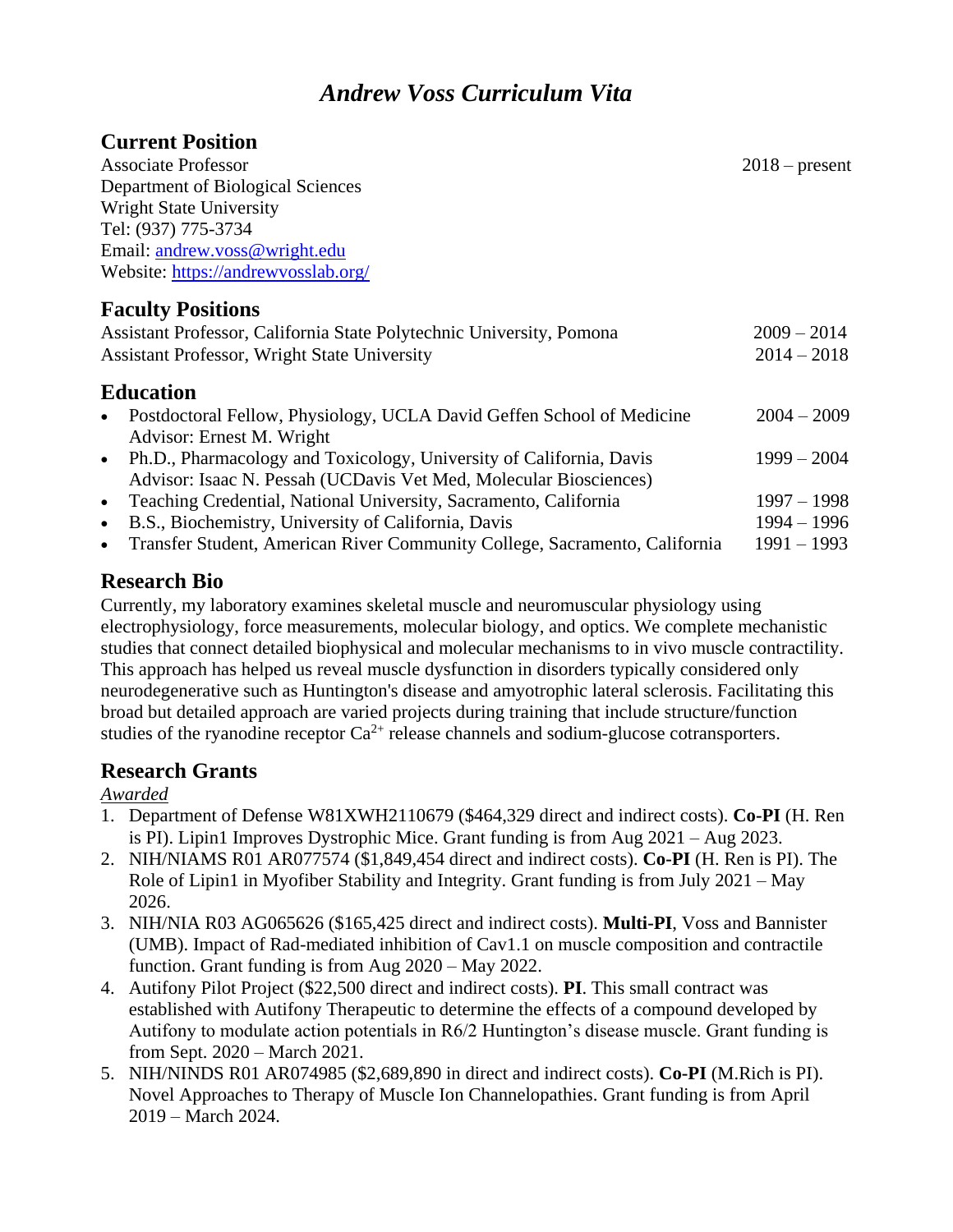- 6. NIH/NINDS R15NS099850 (\$454,967 in direct and indirect costs). **PI**. Determining if there is a primary myopathy in Huntington's disease. Grant funding is from July 2018 – June 2021.
- 7. Muscular Dystrophy Association, grant 378033 (\$251,000 in direct and indirect costs). **Co-PI** (Mark Rich, PI). Developing Therapy for Myotonia Congenita. February 2016 – January 2019.
- 8. NIH/NIGMS Score 3, SC3GM096945 (\$435,000 in direct and indirect costs). **PI**. Mechanism and function of a novel purinergic signaling cascade in skeletal muscle. April 2012 – March 2014.
- 9. CSUPERB Faculty-Student Collaborative Research: New Investigator Grant (\$15,000). **PI**. Skeletal muscle dysfunction in a transgenic mouse model of Huntington's disease. May 2012 – November 2013.
- 10. 2011 Cal Poly Pomona Faculty Professional Development Mini-Grant (\$1800). **PI**. Elucidating the role of protein kinase C in a novel skeletal muscle signaling mechanism. 6/2011
- 11. CSUPERB Faculty-Student Collaborative Research Seed Grant (\$14,987). **PI**. Examining a novel signaling mechanism in skeletal muscle: implications for treating muscle fatigue and myotonia.  $5/2010 - 10/2011$ .
- 12. Provost's Teacher-Scholar Program at the Cal Poly Pomona (Summer Salary). **PI**. 6/2010 6/2012.
- 13. President's Research, Scholarship, and Creative Activity Award (\$4,973). **PI**. The effect of a novel signaling mechanism on active skeletal muscle. 2/2010.
- 14. NIH/NIDDK Ruth L. Kirschstein National Research Service Award, F32 DK072818. **PI**. Electrogenic glucose sensor of neuromuscular junction. 5/2006 – 5/2009.
- 15. NIH/NIEHS Training Grant, ES07059. **PI**. Awarded for research proposal to determine structure and function relationships of the ryanodine receptor. 10/2000 – 10/2003.

# **Patents**

1. Inventor on U.S. and International Patent WO 2015/109107 A1. Treatment and diagnosis of Huntington's disease.

# **Publications**

*Peer-reviewed Journal Articles:*

\*Undergraduate Student

- \*\*Graduate Student
- 1. Xueyong Wang, Murad Nawaz\*, Chris Dupont\*\*, Jessica Meyers\*\*, Steven R.A. Burke, Roger Bannister, Brent Foy, **Andrew A. Voss**, Mark M. Rich. The role of Action Potential Changes in Depolarization-Induced Failure of Excitation Contraction Coupling in Mouse Skeletal Muscl[e.](https://elifesciences.org/articles/71588)  *eLife* [2022;11:e71588.](https://elifesciences.org/articles/71588)
- 2. Briana Simpson\*\*, Mark M. Rich, **Andrew A. Voss**, Robert J. Talmadge. Acetylcholine receptor subunit expression in Huntington's disease mouse muscle. *[Biochemistry and Biophysics](https://www.sciencedirect.com/science/article/pii/S2405580821002764)  Reports*[. 2021 Volume 28, December, 101182.](https://www.sciencedirect.com/science/article/pii/S2405580821002764)
- 3. Daniel R. Miranda\*\*, **Andrew A. Voss**, and Roger A. Bannister. Into the spotlight: RGK proteins in skeletal muscle. *Cell Calcium*[. 2021, September, Volume 98,](https://www.sciencedirect.com/science/article/pii/S0143416021000932?dgcid=rss_sd_all) 102439.
- 4. Jessica H Myers\*\*, Kirsten Denman\*\*, Chris DuPont\*\*, Ahmed A Hawash\*\*, Kevin R Novak\*\*, Andrew Koesters, Manfred Grabner, Anamika Dayal, **Andrew A Voss**, Mark M Rich. The mechanism underlying transient weakness in myotonia congenita. *[eLife](https://elifesciences.org/articles/65691)* [2021;10:e65691.](https://elifesciences.org/articles/65691)
- 5. Shannon H. Romer, Sabrina K Metzger\*\*, Kristiana Peraza\*, Matthew C. Wright\*, D. Scott Jobe\*\*, Long-Sheng Song, Mark M Rich, Brent D Foy, Robert J Talmadge and **Andrew A. Voss** (*corr auth*). A mouse model of Huntington's disease shows altered ultrastructure of transverse tubules in skeletal muscle fibers. *[Journal of General Physiology](https://rupress.org/jgp/article/153/4/e202012637/211860/A-mouse-model-of-Huntington-s-disease-shows)*. 2021 April Vol. [153, Issue 4.](https://rupress.org/jgp/article/153/4/e202012637/211860/A-mouse-model-of-Huntington-s-disease-shows)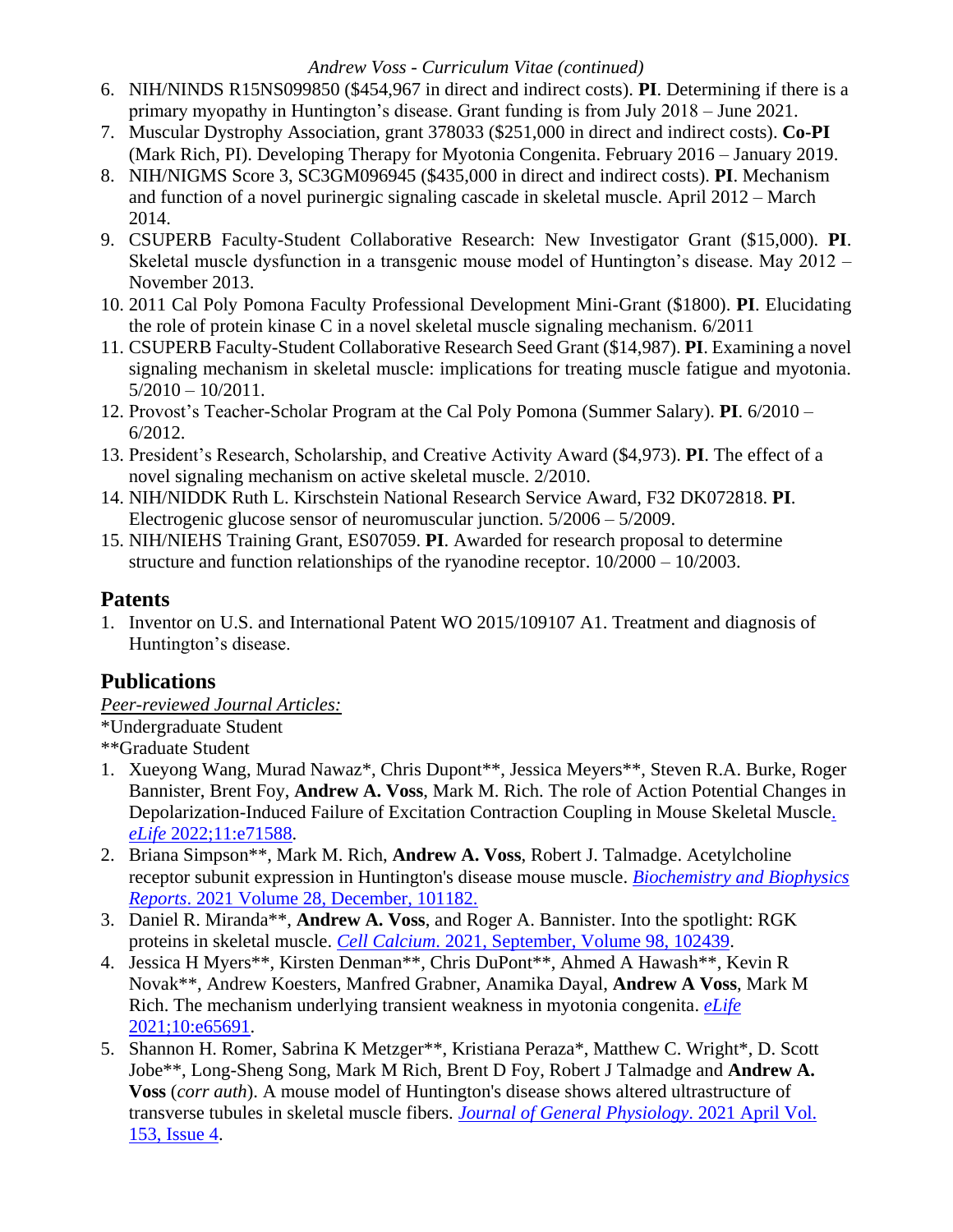- This article was highlighted by the journal with a Commentary, *[Journal of General](https://rupress.org/jgp/article/153/6/e202012843/212094/Huntington-s-disease-skeletal-muscle-has-altered-T)  Physiology* [\(2021\) 153 \(6\): e202012843.](https://rupress.org/jgp/article/153/6/e202012843/212094/Huntington-s-disease-skeletal-muscle-has-altered-T)
- 6. Sandhya Ramani Sattiraju, Abdulrahman Jama\*\*, Abdullah A. Alshudukhi\*\*, Nicholas Edward Townsend, Daniel Reynold Miranda\*\*, Rebecca R Reese, **Andrew A. Voss**, Hongmei Ren. Loss of membrane integrity drives myofiber death in lipin1deficient skeletal muscle. *Physiological Reports*[. 2020, Vol 8 \(20\) e14620.](https://physoc.onlinelibrary.wiley.com/doi/full/10.14814/phy2.14620)
- 7. Daniel R. Miranda\*\*, Eric Reed\*\*, Abdulrahman Jama\*\*, Michael Bottomley, Hongmei Ren, Mark M. Rich, and **Andrew A. Voss** (*corr auth*). Mechanisms of altered skeletal muscle action potentials in the R6/2 mouse model of Huntington's disease. *[American Journal of Physiology –](https://journals.physiology.org/doi/abs/10.1152/ajpcell.00153.2020) Cell Physiology*. [2020, 319 \(1\) July, C218-C232.](https://journals.physiology.org/doi/abs/10.1152/ajpcell.00153.2020)
- 8. Chris Dupont, Kevin Novak\*\*, Kirsten Denman, Jessica H. Myers\*\*, Jeremy M. Sullivan, Phillip V, Walker II\*\*, Nicklaus L. Brown, David R. Ladle, Laurent Bogdanik, Cathleen M. Lutz, **Andrew A. Voss**, Charlotte J. Sumner, and Mark M. Rich. TRPV4 antagonism prevents mechanically induced myotonia. *Annals of Neurology*. [2020 Vol. 88, No. 2, 297–308.](https://onlinelibrary.wiley.com/doi/abs/10.1002/ana.25780)
- 9. Xueyong Wang, Steven R.A. Burke\*\*, Robert J. Talmadge, **Andrew A. Voss** (co-*corr auth*), and Mark M. Rich (co-*corr auth*). Depressed neuromuscular transmission causes weakness in mice lacking BK potassium channels. *[Journal of General Physiology](https://rupress.org/jgp/article/152/5/e201912526/151617/Depressed-neuromuscular-transmission-causes?searchresult=1)*. 2020, 152 (5): [e201912526.](https://rupress.org/jgp/article/152/5/e201912526/151617/Depressed-neuromuscular-transmission-causes?searchresult=1)
	- This article was highlighted by the journal with a Research News article, *[Journal of](https://rupress.org/jgp/article/152/5/e202012616/151685/BK-channels-promote-neuromuscular-transmission?searchresult=1)  General Physiology*[. 2020, 152 \(5\): e202012616.](https://rupress.org/jgp/article/152/5/e202012616/151685/BK-channels-promote-neuromuscular-transmission?searchresult=1)
	- *Faculty Opinions (formerly f1000Prime) recommendation [\(https://f1000.com/prime/737867914\)](https://f1000.com/prime/737867914)*
- 10. Sabrina Metzger\*\*, Chris Dupont, **Andrew A. Voss**, and Mark M. Rich. The central role of subthreshold currents in myotonia. *Annals of Neurology*[. 2020 Vol. 87, No. 2, 175–183.](https://onlinelibrary.wiley.com/doi/10.1002/ana.25646)
- 11. Chris Dupont, Kirsten S. Denman, Ahmed A. Hawash\*\*, **Andrew A. Voss**, and Mark M. Rich. Treatment of Myotonia Congenita with Retigabine in Mice. *[Experimental Neurology](https://www.sciencedirect.com/science/article/pii/S0014488618305089)*. 2019 Vol. [315, 52-59.](https://www.sciencedirect.com/science/article/pii/S0014488618305089)
- 12. Steven R.A. Burke\*\*, Eric J. Reed\*\*, Shannon H. Romer, and **Andrew A. Voss** (*corr auth*). Levator Auris Longus Preparation for Examination of Mammalian Neuromuscular Transmission Under Voltage Clamp Conditions. *J. Vis. Exp*[. \(135\), e57482, doi:10.3791/57482 \(2018\).](https://www.jove.com/video/57482/levator-auris-longus-preparation-for-examination-mammalian)
- 13. Ahmed Hawash, **Andrew A. Voss** (co-*corr auth*), and Mark M. Rich (co-*corr auth*). Inhibiting persistent inward sodium currents prevents myotonia. *[Annals of Neurology](http://onlinelibrary.wiley.com/doi/10.1002/ana.25017/full)*. 2017 Vol. 82, No. 3, [385-395.](http://onlinelibrary.wiley.com/doi/10.1002/ana.25017/full)
- 14. Ahmad Khedraki\*\*, Eric J. Reed\*\*, Shannon H. Romer, Qingbo Wang, William Romine, Mark M. Rich, Robert J. Talmadge, and **Andrew A. Voss** (*corr auth*). Depressed Synaptic Transmission and Reduced Vesicle Release Sites in Huntington's Disease Neuromuscular Junctions. *Journal of Neuroscience*[. 2017 Aug 23, 37\(34\):8077-91.](http://www.jneurosci.org/content/37/34/8077)
	- *Featured on the cover of the Aug. 23 issue.*
- 15. Daniel R. Miranda\*\*, Monica Wong\*\*, Shannon H. Romer, Cynthia McKee\*, Gabriela Garza-Vasquez\*, Alyssa C. Medina\*, Volker Bahn, Andrew D. Steele, Robert J. Talmadge, and **Andrew A. Voss** (*corr auth*). Progressive Cl<sup>−</sup> channel defects reveal disrupted skeletal muscle maturation in R6/2 Huntington's mice. *[Journal of General Physiology](http://jgp.rupress.org/content/149/1/55)*. 2017 Jan;149(1) 55-74.
	- Highlighted with a Commentary, Martin Skov and Robert T. Dirksen. Trojan triplets: RNA-based pathomechanisms for muscle dysfunction in Huntington's disease. *[Journal of](http://jgp.rupress.org/content/149/1/49)  General Physiology*[. 2017 Jan;149\(1\) 49-53.](http://jgp.rupress.org/content/149/1/49)
- 16. Donald Beqollari, Christian F. Romberg, Gabriella Dobrowolny, Martina Martini, **Andrew A.**  Voss, Antonio Musarò, and Roger A. Bannister. Progressive impairment of Cav1.1 function in the skeletal muscle of mice expressing a mutant type 1 Cu/Zn superoxide dismutase (G93A) linked to amyotrophic lateral sclerosis. *Skeletal Muscle.* [2016 Jun 23;6:24.](https://www.ncbi.nlm.nih.gov/pmc/articles/PMC4918102/)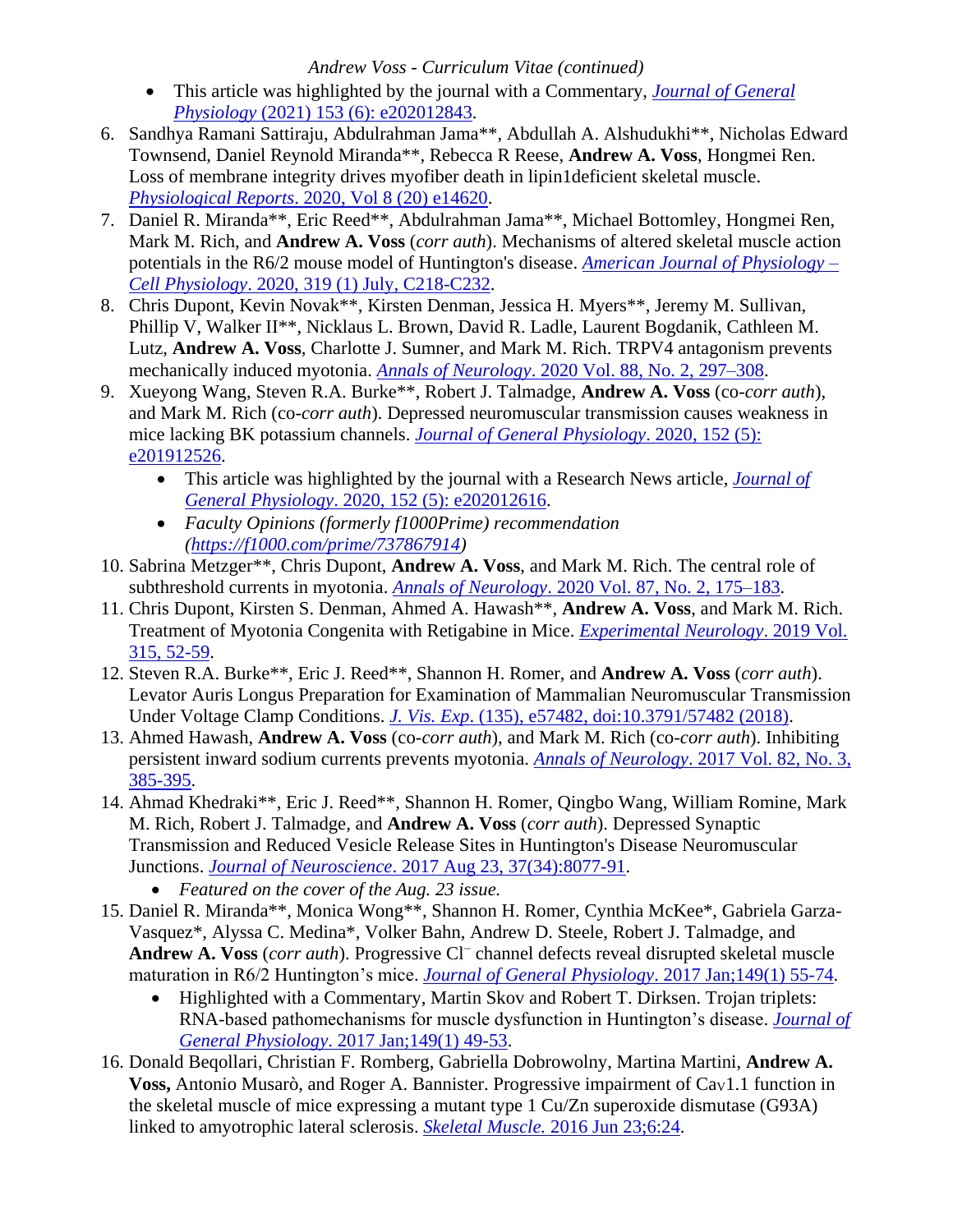- 17. \*\*Christopher W. Waters, \*Grigor Varuzhanyan, Robert J. Talmadge, and **Andrew A. Voss** *(corr auth)*. Huntington's disease skeletal muscle is hyperexcitable owing to chloride and potassium channel dysfunction. *[Proceedings of the National Academy of Sciences](http://www.pnas.org/content/110/22/9160.full.pdf?with-ds=yes)*. 2013 May;**110**[\(22\): 9160-65.](http://www.pnas.org/content/110/22/9160.full.pdf?with-ds=yes)
	- *Faculty of 1000 Recommendation [\(https://f1000.com/prime/723892806\)](https://f1000.com/prime/723892806)*
- 18. Charles S. Hummel, C Lu, Donald D. Lu, Bruce Hirayama, **Andrew A. Voss** and Ernest M. Wright. Glucose transport by human renal Na<sup>+</sup>/D-glucose cotransporters SGLT1 and SGLT2. *[American Journal of Physiology –](http://ajpcell.physiology.org/content/300/1/C14.long) Cell Physiology.* 2011 Jan;300(1):C14-21.
	- *Faculty of 1000 Recommendation [\(https://f1000.com/prime/6016957\)](https://f1000.com/prime/6016957)*
- 19. **Andrew A. Voss** *(corr auth)*. Extracellular ATP inhibits chloride channels in mature mammalian skeletal muscle by activating P2Y<sup>1</sup> receptors. *[Journal of Physiology-London](http://onlinelibrary.wiley.com/doi/10.1113/jphysiol.2009.179275/abstract;jsessionid=49768C724C5D243803DD6ECA99369717.f02t02)*. 2009 **587**[: 5739-5752.](http://onlinelibrary.wiley.com/doi/10.1113/jphysiol.2009.179275/abstract;jsessionid=49768C724C5D243803DD6ECA99369717.f02t02)
- 20. **Andrew A. Voss,** Paul D. Allen, Isaac N. Pessah and Claudio F. Perez. Allosterically coupled calcium and magnesium binding sites are unmasked by ryanodine receptor chimeras. *Biochemical and Biophysical Research Communications*. 2008 Feb;**366:** 988-93.
- 21. **Andrew A. Voss** *(corr auth)*, Ana Diez-Sampedro, Bruce Hirayama, Donald D.F. Loo and Ernest M. Wright. Imino sugars are potent agonists of the human glucose sensor SGLT3. *Molecular Pharmacology*. 2007 Feb;**71**(2):628-634.
- 22. Jun Gao, **Andrew A. Voss**, Isaac N. Pessah, Fredine Lauer, Trevor Penning and Scott W. Burchiel. Ryanodine receptor-mediated rapid increase in intracellular calcium induced by 7,8 benzo(a)pyrene quinone in human and murine leukocytes. *Toxicological Sciences*. 2005 Oct;87(2):419-426.
- 23. **Andrew A. Voss,** Jozsef Lango, Michael Ernst-Russell, Dexter Morin and Isaac N. Pessah. Identity of redox-sensitive hyperreactive cysteines within ryanodine receptor type 1. *The Journal of Biological Chemistry*. 2004 Aug;**279**(33):34514-20.
- 24. Claudio F. Perez, **Andrew A. Voss,** Isaac N. Pessah and Paul D. Allen. RyR1/RyR3 chimeras reveal that multiple domains of RyR1 are involved in skeletal-type E-C coupling. *Biophysical Journal*. 2003 Apr;**84**(4):2655-63.

#### *Abstracts:*

\*Undergraduate Student co-author

\*\*Graduate Student co-author

- 1. Steven R.A. Burke\*\*, Mark M. Rich and **Andrew A. Voss**. In vivo force experiments suggest calcium handling defects during repetitive activity in Huntington's disease skeletal muscle. Biophysical Society 64<sup>th</sup> Annual Meeting, San Diego, CA, February 18, 2020.
- 2. Xueyong Wang, Steven R.A. Burke\*\*, Chris Dupont, Daniel R. Miranda\*\*, Eric J. Reed\*\*, Mark M. Rich and **Andrew A. Voss**. An important role of large conductance  $Ca^{2+}$ - and voltageactivated K<sup>+</sup> (BK) channels in motor and skeletal muscle function. Poster at Gordon Research Conference - Muscle: Excitation-Contraction Coupling, Renaissance Tuscany Il Ciocco in Lucca (Barga) Italy. May 19-24, 2019.
- 3. Daniel R. Miranda\*\*, Eric J. Reed\*\*, Mark M. Rich and **Andrew A. Voss**. Skeletal Muscle Excitation in Huntington's Disease. Poster at Gordon Research Conference - Muscle: Excitation-Contraction Coupling, Renaissance Tuscany Il Ciocco in Lucca (Barga) Italy. May 19-24, 2019.
- 4. Shannon H. Romer, Melissa A. Bautista, Daniel Hutcherson\*, Robert J. Talmadge, and **Andrew A. Voss**. Architecture of Transverse Tubules and Triads in Huntington's Disease Skeletal Muscle. Biophysical Society 62<sup>nd</sup> Annual Meeting, San Francisco, CA, February 20, 2018.
- 5. Shannon H. Romer, \*\*Ahmad Khedraki, \*\*Eric J. Reed, Qingbo Wang, Robert J. Talmadge, Mark M. Rich, and **Andrew A. Voss**. Neuromuscular transmission and muscle hyperexcitability in Huntington's disease. Annual Meeting for the Society of Neuroscience, Washington, D.C.,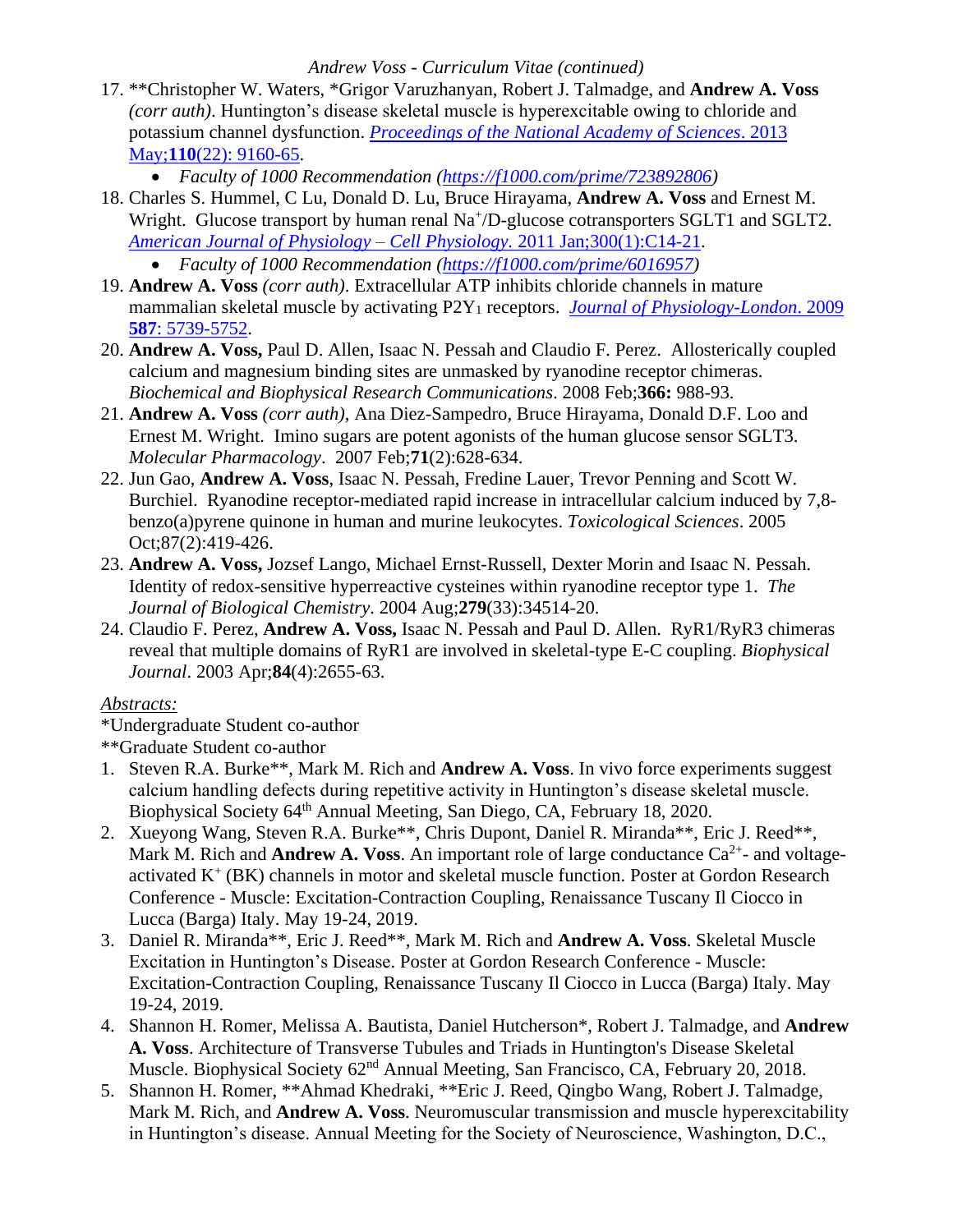November 14, 2017.

- 6. Shannon H. Romer, Ang Guo, Long-Sheng Song, and **Andrew A. Voss**. Transverse tubular architecture in Huntington's disease skeletal muscle. Poster at Gordon Research Conference - Muscle: Excitation-Contraction Coupling, Les Diablerets, Switzerland, June 4-9, 2017. *This poster was featured in oral poster preview session.*
- 7. **Andrew A. Voss**, Daniel R. Miranda\*\*, Monica Wong\*\*, Shannon H. Romer, Volker Bahn, and Robert J. Talmadge. Early Cl<sup>−</sup> and K<sup>+</sup> channel defects in Huntington's disease skeletal muscle reveal disrupted maturation. Poster at Muscular Dystrophy Association Scientific Conference, Arlington, VA, March 19-22, 2017.
- 8. \*\*Eric J. Reed, Mark M. Rich, and **Andrew A. Voss**. Fast voltage-gated sodium channel activity in Huntington's disease skeletal muscle. Poster at 31<sup>st</sup> Annual Meeting of the Ohio Physiological Society, Columbus, OH, November 19, 2016. *Eric Reed was selected as an oral presenter.*
- 9. \*\*Eric J. Reed, Mark M. Rich, and **Andrew A. Voss.** Fast voltage-gated sodium channel activity in Huntington's disease skeletal muscle. Poster at Society of General Physiologists 70<sup>th</sup> Annual Symposium, Woods Hole, MA, September 7-11, 2016. *Eric J. Reed was selected as a speaker for this project.*
- 10. \*\*Ahmed Hawash, **Andrew A. Voss**, and Mark M. Rich. Discovery of a persistent inward current in skeletal muscle with characteristics suggesting it plays a central role in triggering myotonia in myotonia congenita. Society of General Physiologists 70<sup>th</sup> Annual Symposium, Woods Hole, MA, September 7-11, 2016.
	- *Ahmed Hawash was selected as a speaker for this project.*
- 11. \*\*Ahmad Khedraki, \*Eric J. Reed, Mark M. Rich, and **Andrew A. Voss.** Increased probability of release in Huntington's disease neuromuscular junctions. Annual Experimental Biology Meeting, San Diego, CA, April 2-6, 2016.
- 12. \*\*Ahmad Khedraki and **Andrew A. Voss**. Neuromuscular Transmission in Huntington's disease. Poster at Gordon Research Conference - Muscle: Excitation-Contraction Coupling, Newry ME, June 3-4, 2015.

*Awarded Best Student Poster*

- 13. \*\*Daniel R. Miranda, \*\*Monica Wong, \*Cynthia M. Mckee, Volker Bahn, Robert J. Talmadge, and **Andrew A. Voss**. Progressive defects in chloride channel activity and mRNA processing in Huntington's disease skeletal muscle. 10th Annual Cal Poly Pomona College of Science Research Symposium, May 29, 2015.
- 14. \*\*Daniel R. Miranda, \*\*Monica Wong, \*Cynthia M. Mckee, \*Michelle Mendizabal, Robert J. Talmadge, and **Andrew A. Voss**. Age-dependence of chloride and potassium channel dysfunction in Huntington's disease skeletal muscle. Annual Meeting for the Society of Neuroscience, Washington, D.C., November 15, 2014.
- 15. **Andrew A. Voss**, \*\*Christopher W. Waters, \*Grigor Varuzhanyan, and Robert J. Talmadge. Hyperexcitability in Huntington's disease skeletal muscle caused by chloride and potassium channel dysfunction. Society of Neuroscience Annual Meeting, November 2013.
- 16. \*\*Christopher Waters, \*Grigor Varuzhanyan, Robert J. Talmadge, and **Andrew A. Voss**. Chloride and potassium channel dysfunction in Huntington's disease skeletal muscle causes hyperexcitability. 8th Annual Cal Poly Pomona College of Science Research Symposium, May 31, 2013.
- 17. \*Michelle Mendizabal, \*Cynthia McKee, \*Monica Wong, and **Andrew A. Voss**. Electrical model of the cell membrane. 8th Annual Cal Poly Pomona College of Science Research Symposium, May 31, 2013.
- 18. \*\*Christopher Waters, \*Grigor Varuzhanyan, and **Andrew A. Voss**. Chloride and potassium channel dysfunction in the skeletal muscle of Huntington's disease. Inaugural Cal Poly Pomona Student Research Conference, March 1, 2013.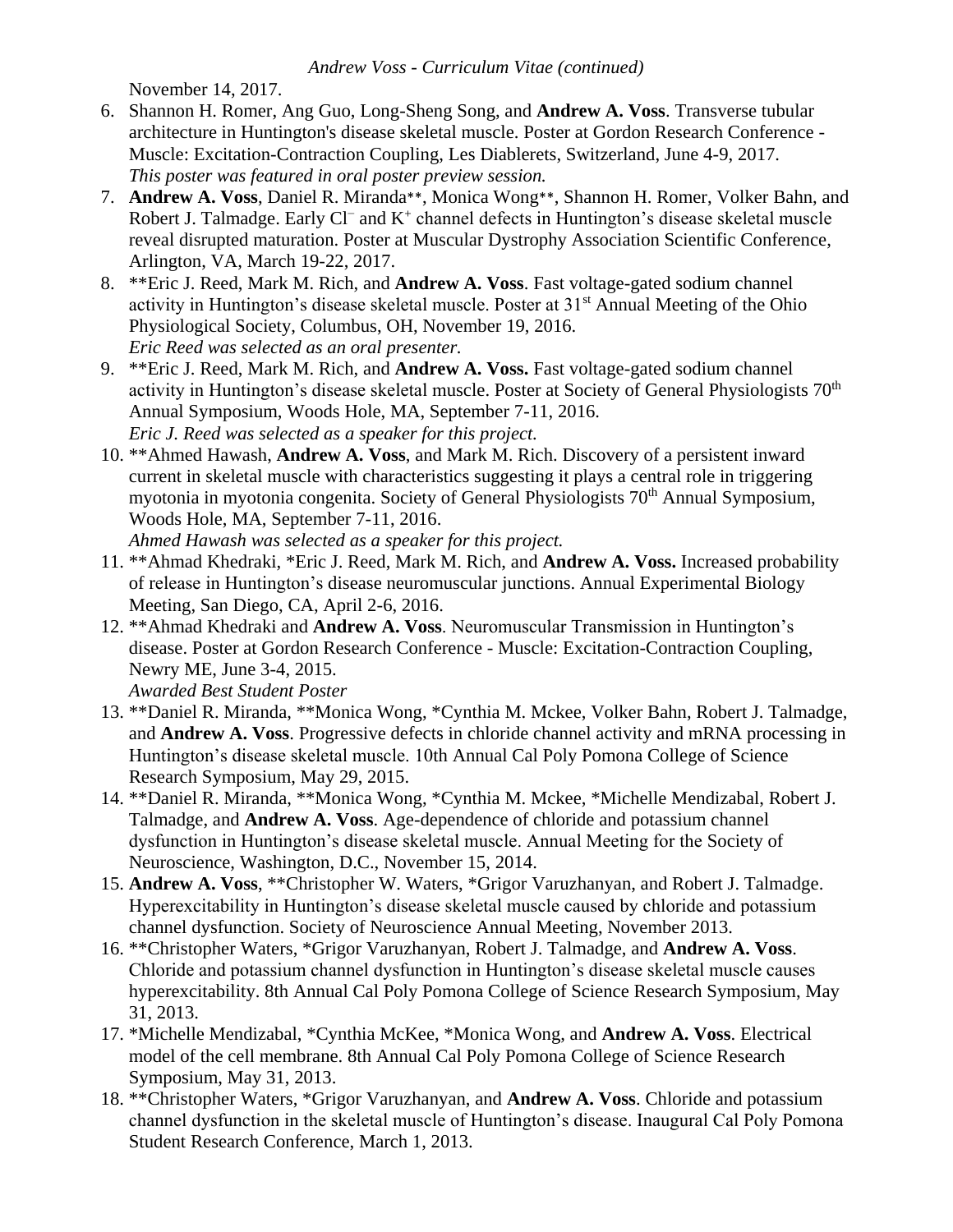- 19. \*Varuzhanyan, G., \*\*Waters, C.W., and **Voss, A.A.** Motor defects in Huntington's disease caused by chloride and potassium channel dysfunction in skeletal muscle. 25th Annual CSU Biotechnology Symposium, Anaheim, CA, January 3-5, 2013.
- 20. \*Varuzhanyan, G., \*\*Waters, C.W., and **Voss, A.A.** Reduced chloride conductance causes muscle hyperexcitability and contributes to the motor dysfunction of Huntington's disease. 2012 Southern California Conference for Undergraduate Research (SCCUR), CSU Channel Islands, November 17, 2012.
- 21. \*Varuzhanyan, G., \*\*Waters, C.W., \*\*Yoshino, K., and **Voss, A.A.** The role of PLC in the purinergic regulation of chloride channels in mammalian skeletal muscle. 2011 Southern California Conference for Undergraduate Research (SCCUR), Mount San Antonio College, Walnut CA, November 19, 2011.
- 22. **Voss, A.A**. Examining a novel signaling mechanism in skeletal muscle. Cal Poly Pomona CCRAA 2011 Summer Research Seminar Series, August 17, 2011.
- 23. \*King, D., and **Voss, A.A**. Effects of extracellular ATP on mammalian muscle. 2011 Cal Poly Pomona McNair Symposium, July 28, 2011.
- 24. \*King, D., and **Voss, A.A**. Effects of extracellular ATP on mammalian muscle. 19<sup>th</sup> Annual Ronald E. McNair Scholars Symposium, Berkeley, CA, August 4-7, 2011.
- 25. \*Varuzhanyan, G., \*\*Waters, C.W., \*\*Yoshino, K.Y., \* King, D., and **Voss, A.A**. Elucidating the mechanism of a novel purinergic signaling cascade in mammalian muscle. Cal Poly Pomona RISE, CCRAA & McNair Summer Research Symposium, September 2, 2011.
- 26. **Voss, A.A.** and Vergara, J. ATP Regulates Mammalian Neuromuscular Transmission by Dramatically Decreasing the Resting Muscle Chloride Conductance via P2Y1. Biophysical Society Annual Meeting, 2009.
- 27. **Voss**, **A.A.**, Diez-Sampedro, A., Hirayama, B., Loo, D.D.F., and Wright, E.M. Imino Sugars are Potent Agonists of the Human Glucose Sensor SGLT3. Experimental Biology Annual Meeting, 2007.
- 28. **Voss, A.A.,** Feng, W., Allen, P.D., Perez, C.F. and Pessah, I.N. Allosteric Mechanism of RyR Cation Regulation and Conductance States are Unmasked by RyR3/RyR1 Chimera. Biophysical Society Annual Meeting, 2004.
- 29. **Voss, A.A.,** Ernst-Russell, M., Lango, J. and Pessah, I.N. Identity of Redox-Sensitive Hyperreactive Cysteines within Ryanodine Receptor Type 1. Biophysical Society Annual Meeting, 2004.
- 30. Lauer, F.T., Gao, J., **Voss, A.A.**, Pessah, I.N. and Burchiel, S.W. Benzo (a) pyrene Metabolites Increase Intracellular  $Ca^{2+}$  in a Human B Cell Line. Mountain West Chapter of the Society of Toxicology Annual Meeting, 2003.
- 31. **Voss, A.A.,** Perez, C.F., Allen, P.D, and Pessah, I.N. RyR3/RyR<sup>1</sup> Chimeras Unmask Two Mechanisms of  $Mg^{2+}$  Inhibition: Competition with Calcium and Allosterism. University of California, Davis, Center for Environmental Health Sciences Annual Meeting, 2003.
- 32. **Voss, A.A.,** Perez, C.F., Allen, P.D. and Pessah, I.N. RyR3/RyR<sup>1</sup> Chimeras Unmask Two Mechanisms of  $Mg^{2+}$  Inhibition: Competition with Calcium and Allosterism. Biophysical Society Annual Meeting 2003.

# **Presentations**

*Invited Speakerships*

- 1. University of Maryland Interdisciplinary Training Program in Muscle Biology. *Contributions of skeletal muscle defects to Huntington's disease*. Baltimore, Maryland, November 10, 2021.
- 2. Colloquia in Cellular Signalling, Medical University of Vienna. *An important role of large conductance Ca2+- and voltage-activated K<sup>+</sup> (BK) channels in motor and skeletal muscle function.* Vienna, Austria, May 17, 2019.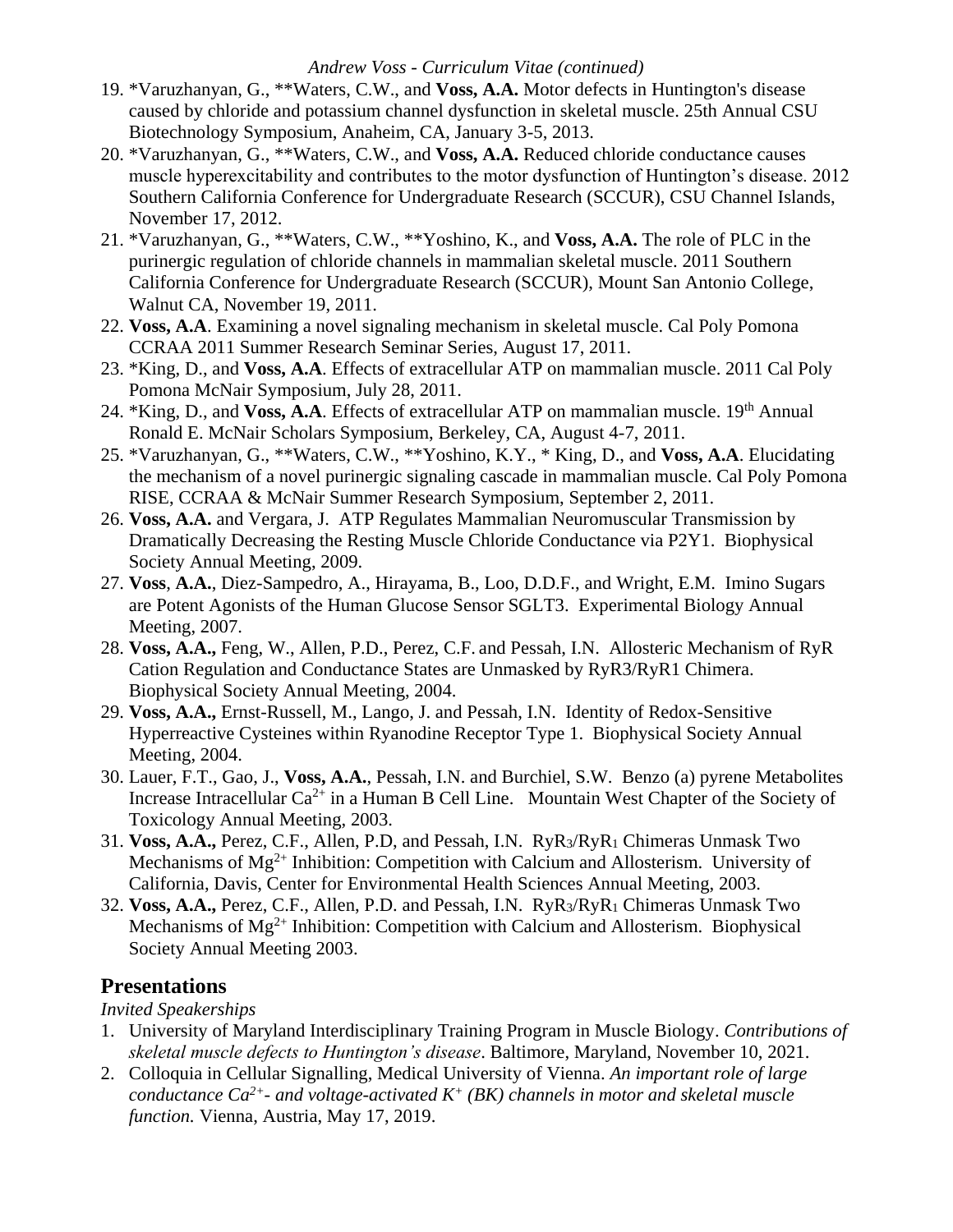- 3. Huntington Study Group 2018 Meeting, Unlocking HD. Speaker at main session. *What if peripheral isn't peripheral?* A look at Huntington skeletal muscle. Houston, TX, November 8 – 10, 2018.
- 4. Muscular Dystrophy Association Scientific Conference, Channelopathies Session. *Early Cl<sup>−</sup> and K<sup>+</sup> channel defects in Huntington's disease skeletal muscle reveal disrupted maturation*. Arlington, VA, March 20, 2017.
- 5. University of Colorado Anschutz Integrated Physiology Program Seminar. *Early and Progressive Skeletal Muscle Defects in Huntington's Disease.* Denver, CO, March 11, 2016.
- 6. Ohio Miami Valley Chapter of the Society for Neuroscience Winter Meeting. *Neuromuscular transmission in Huntington's disease.* University of Cincinnati. January 29, 2016.
- 7. Wright State University Department of Biochemistry and Molecular Biology Seminar Series. *Ion channel and mRNA processing defects in Huntington's disease skeletal muscle*. Dayton, OH. January 28, 2016.
- 8. NIH RISE Seminar. *Progressive muscle defects and neuromuscular transmission in Huntington's disease*. California State Polytechnic University, Pomona. January 15, 2016.
- 9. Washington University of St. Louis Center for the Investigation of Membrane Excitability Diseases EXCITE Seminar. *Early and progressive excitability defects in Huntington's disease skeletal muscle.* St. Louis, MO. December 7, 2015.
- 10. Neurology Grand Rounds, Wright State University Boonshoft School of Medicine. *Skeletal muscle excitability defects in Huntington's disease*. Dayton, OH. September 14, 2015.
- 11. Gordon Research Conference, Muscle: Excitation-Contraction Coupling. *Excitation defects in Huntington's disease skeletal muscle*. Newry, ME. June 3, 2015
- 12. Neurology Grand Rounds, Ohio State University Wexner Medical Center. *Hyperexcitable skeletal muscle – is Huntington's disease also a muscle disorder?* Columbus, OH. October 7, 2014.
- 13. Cal Poly Pomona Department of Biological Sciences Seminar Series. *Skeletal muscle dysfunction in Huntington's disease*. Pomona, CA. May 11, 2012.
- 14. UCLA Neuroscience, Channelopathy Talks. *Extracellular ATP inhibits chloride channels in mature mammalian skeletal muscle by activating P2Y<sup>1</sup> receptors*. Los Angeles, CA. June 18, 2010.

## *Other Research Presentations*

- 1. Cal Poly Pomona CCRAA 2011 Summer Research Seminar Series. Examining a novel signaling mechanism in skeletal muscle. August 17, 2011.
- 2. Cal Poly Pomona Provost's Symposium on Faculty Scholarship. Can more ATP cause fatigue? Novel insights into exercising muscle, December 11, 2009
- 3. UCLA David Geffen School of Medicine, Physiology Seminar Series. ATP Shapes Neuromuscular Transmission in Developed Mammalian Skeletal Muscle. April 2008
- 4. Pharmacology and Toxicology Symposium, UC Davis. Identity of Redox-Sensitive Hyperreactive Cysteines within Ryanodine Receptor Type 1. September 2003
- 5. Pharmacology and Toxicology Symposium, UC Davis. <sup>3</sup>H-ryanodine Binding Analysis of Ryanodine Receptor Chimeras. April 2002.

# *Teaching Presentations (invited guest lectures)*

- 1. Seminar in Animal Research (AVS 463) at Cal Poly Pomona. Skeletal muscle dysfunction in Huntington's disease. May 16, 2012.
- Explained my laboratory's use of animal model of Huntington's disease.
- 2. Seminar in Biophysics (BIO/PHY 410) at Cal Poly Pomona. Dysfunction in Huntington's disease skeletal muscle: membrane properties. February 29, 2012.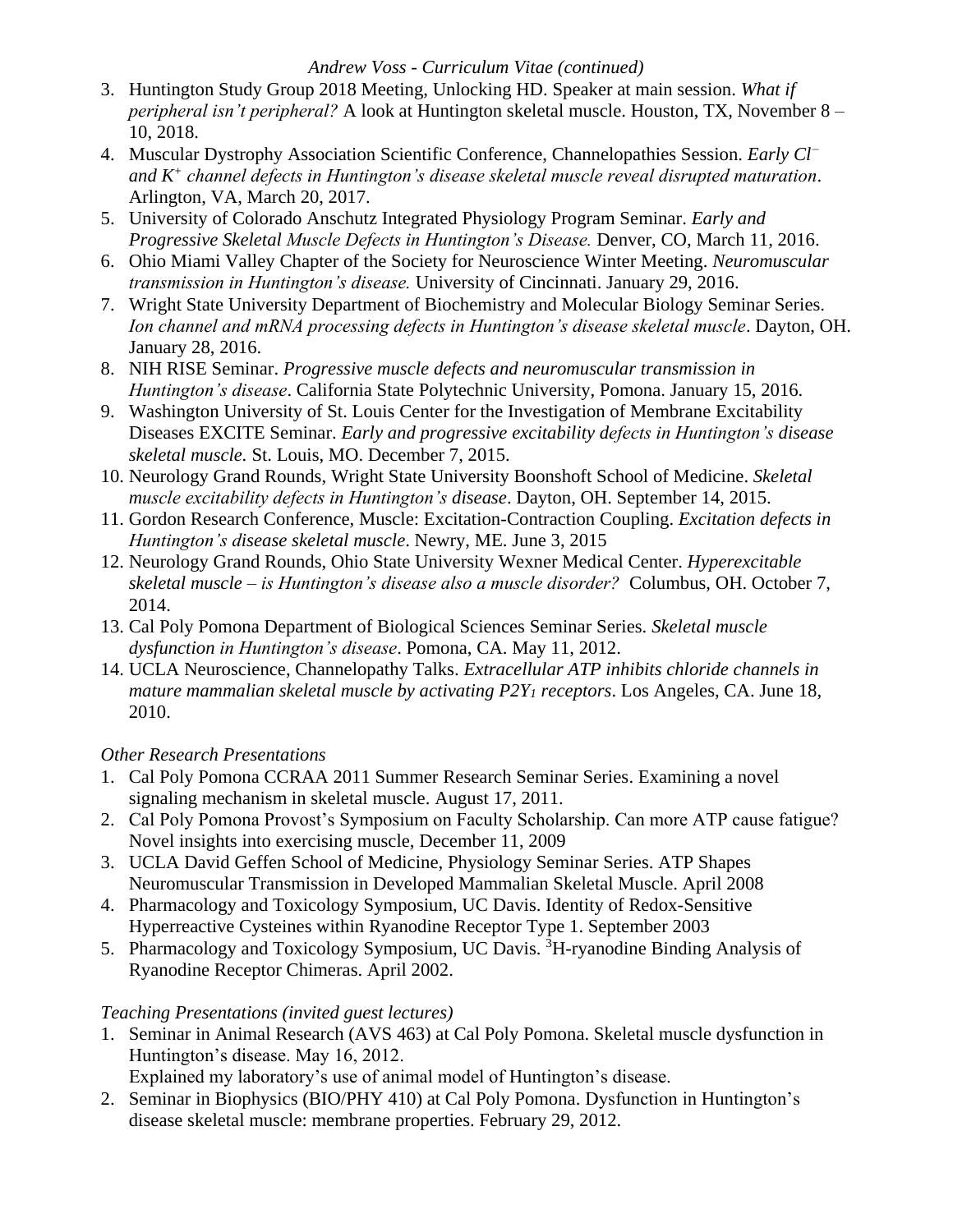Used an electric circuit model of the muscle membrane to explain my research on skeletal muscle dysfunction in Huntington's disease.

## **Professional Memberships**

American Physiological Society July 2007 – present Biophysical Society October 2008 – present Society for Neuroscience April 2013 – present Ohio Physiological Society November 2016 – present Society of General Physiologists May 2016 – present

## **Journal Reviewer**

Proceedings of the National Academy of Sciences, Frontiers in Pediatrics: Pediatric Neurology, Frontiers in Physiology: Membrane Physiology and Membrane Biophysics, Physiological Reports, Neurochemistry International, Neuropharmacology, Neuromuscular Disorders, Neuroscience, Frontiers in Physiology: Striated Skeletal Muscle, American Journal of Physiology: Cell Physiology, Journal of Gerontology, Biological Sciences, Journal of Applied Physiology, Canadian Journal of Physiology and Pharmacology

### **Grant Review**

2015 and 2017, invited MRC external reviewer (UK). 2013, CSUPERB New Investigator Grant Program in San Jose, CA

### **Miscellaneous Awards/Honors**

Elected President of the Ohio Physiological Society September 2018 – September 2019

American Institute of Biological Sciences (AIBS) Congressional Visit November 6, 2013 Host a visit by U.S. Congressional Representative Gloria Negrete McLeod to my research laboratory

Selected to participate in the NIH Early Career Reviewer Program August 2011 – present

Best Poster, UC Davis, Center for Environmental Health Sciences Annual Meeting August 2003 Awarded for poster entitled:  $RyR_3/RyR_1$  Chimeras Unmask Two Mechanisms of  $Mg^{2+}$  Inhibition: Competition with Calcium and Allosterism

Phi Sigma Honor Society, Gamma Delta Chapter June 1996 Awarded for achievements in biological research as an undergraduate

## **Teaching Experience**

Wright State University 2014 – present

- Exercise Physiology (BIO3530) This lecture and laboratory course covers nutrition and exercise physiology for pre-health and applied physiology undergraduates.
- Neuromuscular Physiology (BIO4020) This is an integrated writing, capstone course focused on neuromuscular physiology that uses lecture and primary literature.
- Cell Biology and Physiology (BIO4030) This is a senior course that integrates molecular biology and cell physiology.
- Cell Biology (BIO7300) This is a graduate course in which I cover nerve and muscle physiology using a combination of lectures, assignments, and primary literature. California State Polytechnic University, Pomona 2009 – 2014
- Human Physiology lecture and laboratory (BIO235/L) This is a sophomore level course offered every quarter and provides a basic, integrative introduction to human physiology. Cellular and molecular mechanisms are emphasized.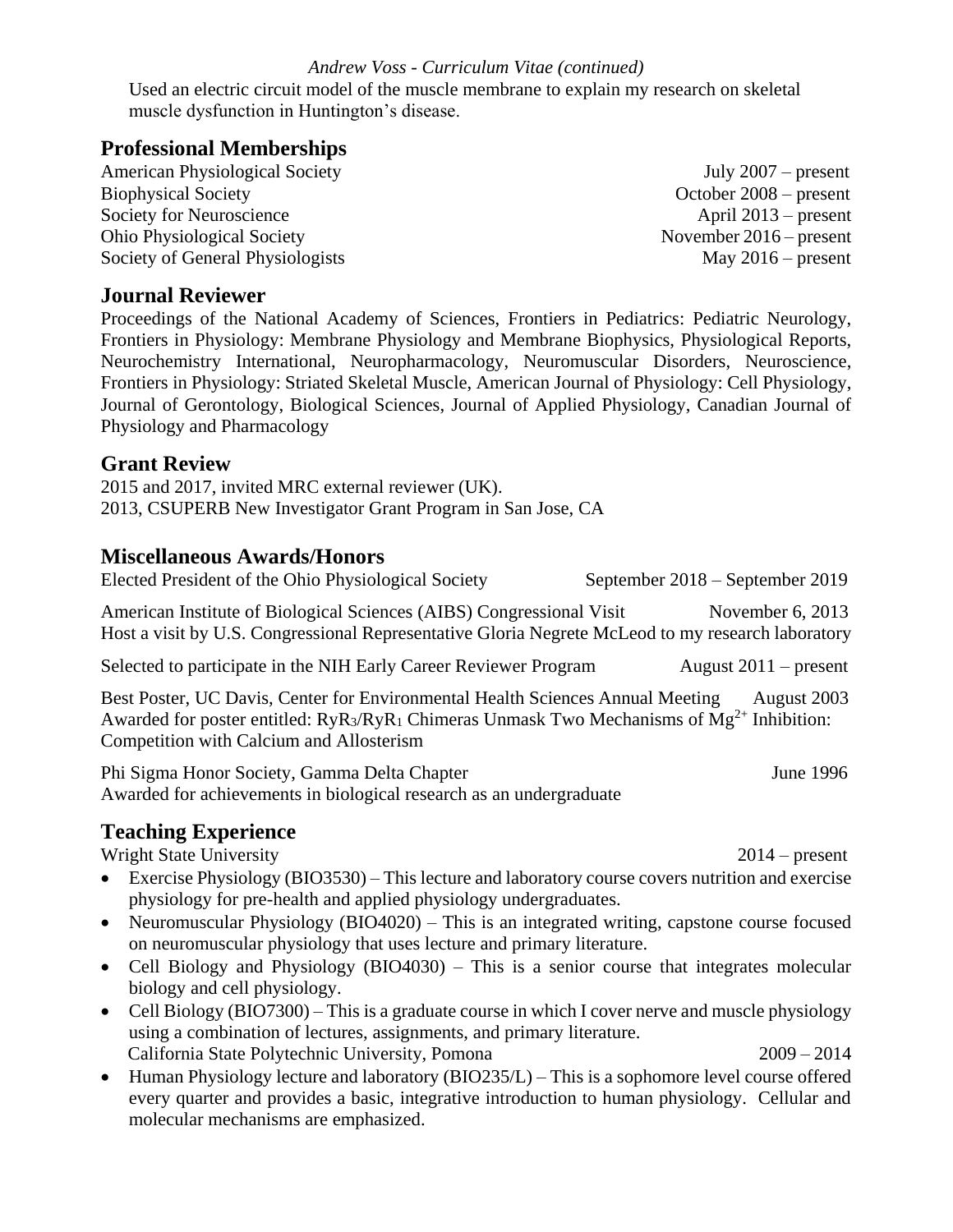- Advanced Topics in Biology: Neuromuscular Physiology (BIO575) This is a graduate course focused on neuromuscular physiology that uses lecture and primary literature.
- Advanced Topics in Biology: Animal Models & Muscle Disease (BIO575) This is a graduate course focused on animal model used to study neuromuscular diseases that uses lecture and primary literature.
- Basic Biology (BIO115) A survey of basic biology for non-biology majors.

California State University, Los Angeles March 2009 – June 2009 Animal Physiology – Developed and taught the second half of a two quarter, upper division course in Animal Physiology, including lecture and laboratory.

University of California, Davis September – December 2001 Teaching assistant and lecturer in PTX 202, a graduate level core class in pharmacology and toxicology on molecular mechanisms - I discussed the function of soluble receptors

Hiram Johnson High School, Sacramento, CA August 1998 – June 1999 Full-time chemistry teacher responsible for over 150 students in grades 9-12

Mesa Verde High School, Citrus Heights, CA June – August 1998 Biology teacher in summer school session for students in grades 9-12

# **Mentor for Undergraduate Students in Research Programs**

- 2011 Ronald E. McNair Scholar Program mentor for Mr. Deandre King
- 2011 Louise Stokes Alliance for Minority Participation (LSAMP) Student Research Experience mentor for Mr. Greg Varuzhanyan
- 2011 College Cost Reduction and Access Act (CCRAA) Award mentor for Mr. Greg Varuzhanyan
- 2011 California Institute for Regenerative Medicine (CIRM) undergraduate research program for Mr. Greg Varuzhanyan
- 2011 Science Educational Enhancement Services (SEES) Faculty Mentor for Mr. Jesse Morris
- 2012 NIH Research Initiative for Scientific Enhancement (RISE) Program mentor for Mr. Daniel Miranda and Mr. Jesse Morris
- 2013 Science Educational Enhancement Services (SEES) Faculty Mentor for Ms. Michelle Mendizabal
- 2013 Ronald E. McNair Scholar Program mentor for Ms. Cynthia McKee
- 2013 Ronald E. McNair Scholar Program mentor for Mr. Gabriela Garza-Vazquez

# **Committees/Service**

## *Wright State University*

- Biological Sciences Department:
	- o Seminar Committee, member.
	- o Grad Committee, member.
- College of Science and Mathematics:
	- o Neuroscience Advisory Committee, member.
	- o Biomedical Sciences PhD Program Nominating Committee, member.
- University:
	- o Athletics Council, member, served as member of the Student Welfare and Student Diversity Committees.
	- o Wright State University Institutional Animal Care and Use Committee (IACUC), member.
- Professional: